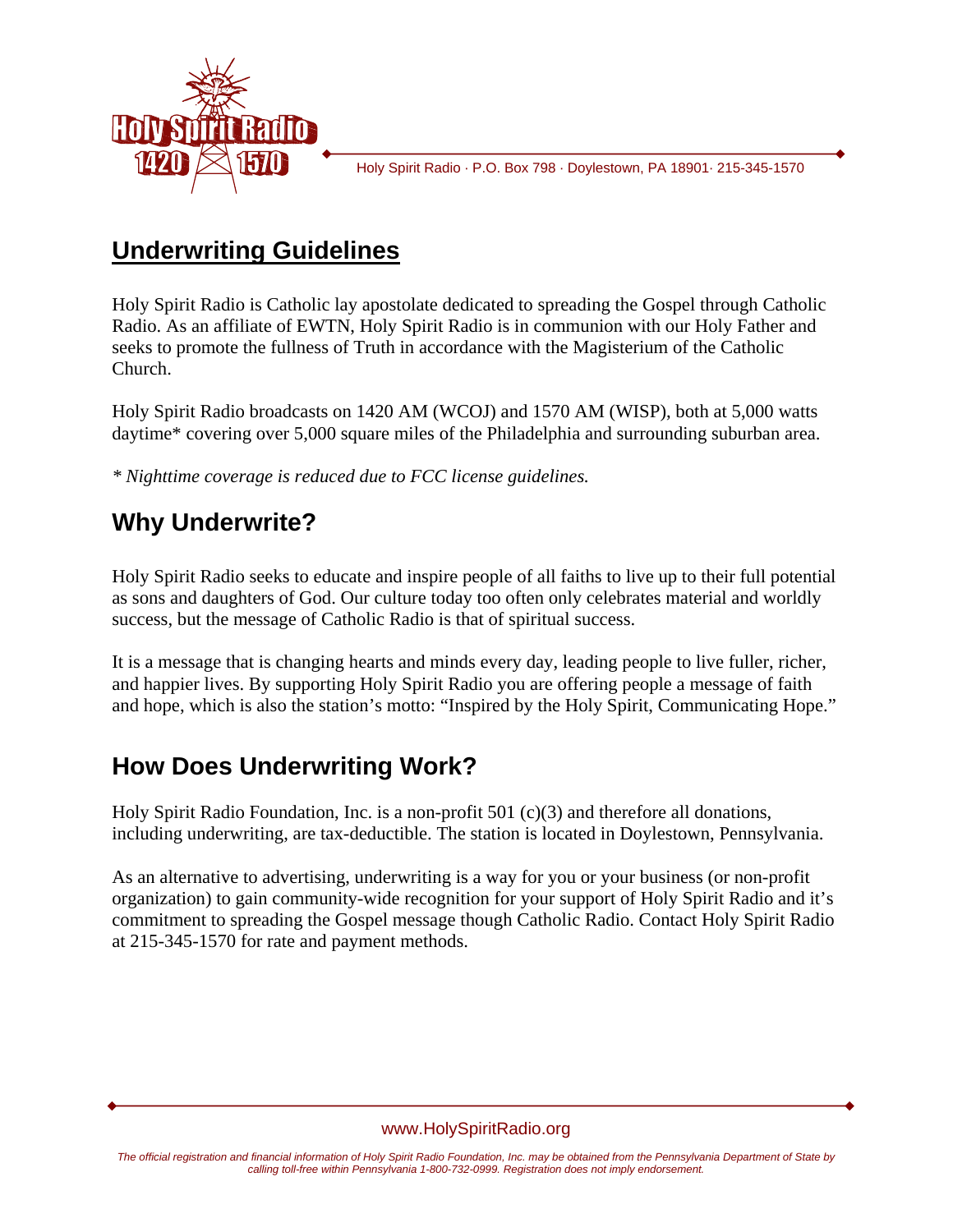

Holy Spirit Radio · P.O. Box 798 · Doylestown, PA 18901· 215-345-1570

### **What Content may I have in my Underwriting Announcement?**

Holy Spirit Radio is committed to creating high quality, professional-sounding announcements. The station will work with you to maximize your message within the parameters set by the FCC (see FCC Underwriting Guidelines).

We are confident that you will be satisfied with our representation of your business. To receive a complete Underwriting Packet or for information on pricing, contracts and other aspects of WISP sponsorship, please contact us today @ 215-345-1570.

## **FCC/ WISP Underwriting Regulations and Policies**

Due to FCC regulations of non-commercial airwaves there are several rules we must abide by in any underwriting announcement. The following is a brief description of what can and cannot be used:

### *Any or all of the following may be used in acknowledgement copy:*

- Telephone number, email address, web site and location of business or area served.
- Days of operation
- A listing of up three  $(3)$  products or services
- **Product origin "Belgium Waffles" or "French Bread"**
- Intended use of product, "Men's Suits" or "Breakfast, Lunch and Dinner"
- Product content, "Silk Blouses" "Leather Shoes"
- Form of delivery, or method of preparation, "made from grapes" or "cooked with herbs"
- **The organization's mission**
- Corporate *non-promotional* slogans may be used in underwriting acknowledgements if they are in wellestablished use by the business and the wording stays within the spirit of these guidelines and FCC regulations.

### *None of the following may be used in acknowledgement copy:*

- Qualitative language, (handcrafted; homemade; great; wonderful)
- Comparative language, (better; most)
- "Calls to Action" (call today, come by)
- **Location of business using another business as a reference, (located next to or near by)**
- **Price information, (including "free")**
- First person statements, (I urge you…)
- Second person statements, (you can stop by...)

#### www.HolySpiritRadio.org

*The official registration and financial information of Holy Spirit Radio Foundation, Inc. may be obtained from the Pennsylvania Department of State by calling toll-free within Pennsylvania 1-800-732-0999. Registration does not imply endorsement.*